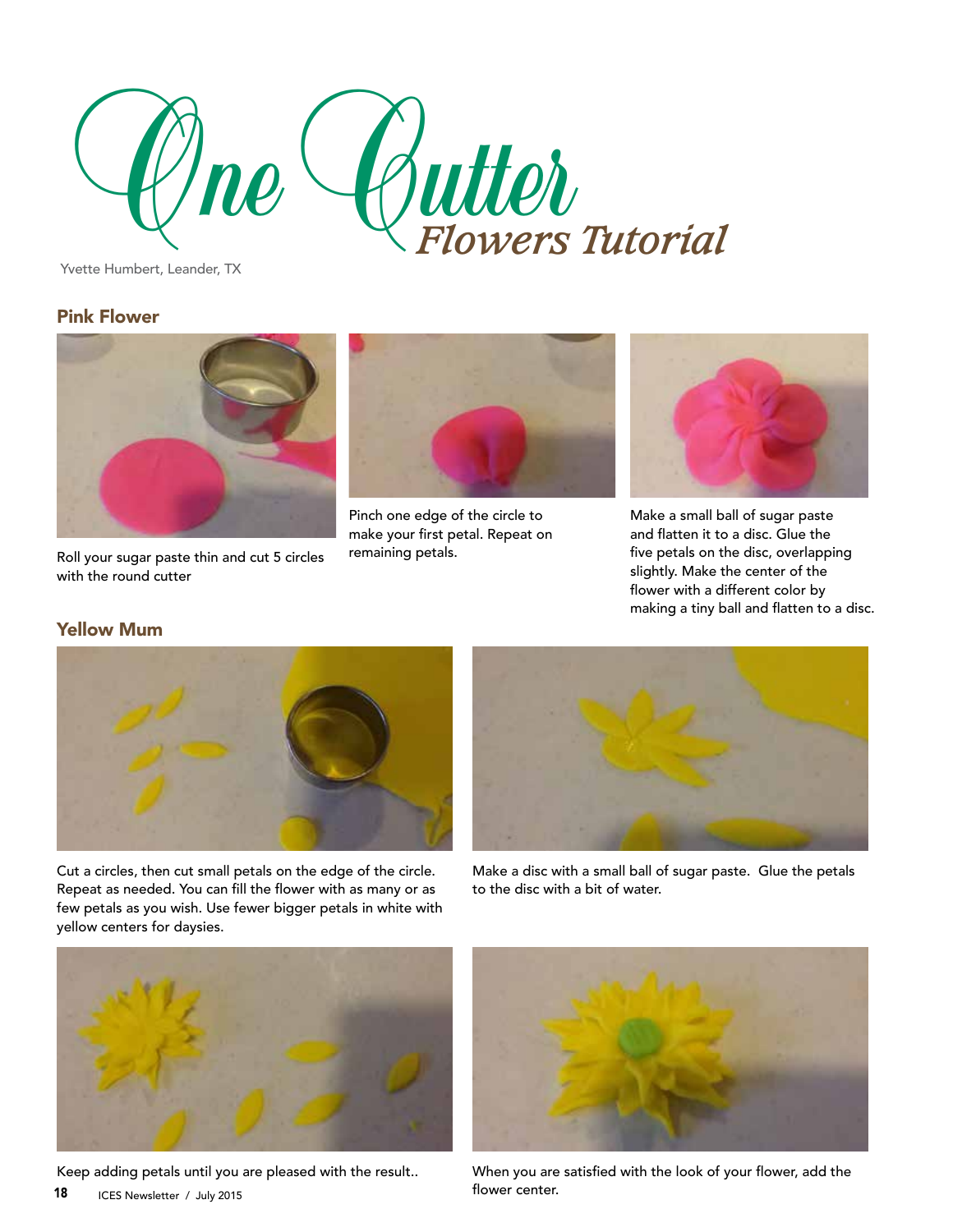## Orange Flower



Cut a circle (you can use a larger round cutter for this), then cut into a triangle.



Pinch slightly the tip of the petal. Pinch the bottom of the petal, rolling it between your fingers to for a stem. Make 6 petals



Curl 2 sides of the triangle, using the end of your water brush, or a toothpick.



Cut the stem if too long. Glue the petals to a small disc of sugar paste. Glue a flower center

## Yellow Rose



Cut a strip of rolled yellow sugar paste (here approximately 1.5" x 6") and fold it in two, making sure not to flatten the fold. Trim one end to about 1/2"





Start rolling from the narrow side. Rolling more loosely as you go. The more loosely your roll, the more open your rose will be.

## Calla Lily



Cut a circle of white sugar paste. Slightly pinch one side of the circle to give it a slight tip.



Make the center of the Calla Lily with green or yellow sugar paste. Roll a small amount of sugar paste into a small log, thinner at one end.



Wrap the white circle around the green center, with the tip on top. Secure with a bit of water.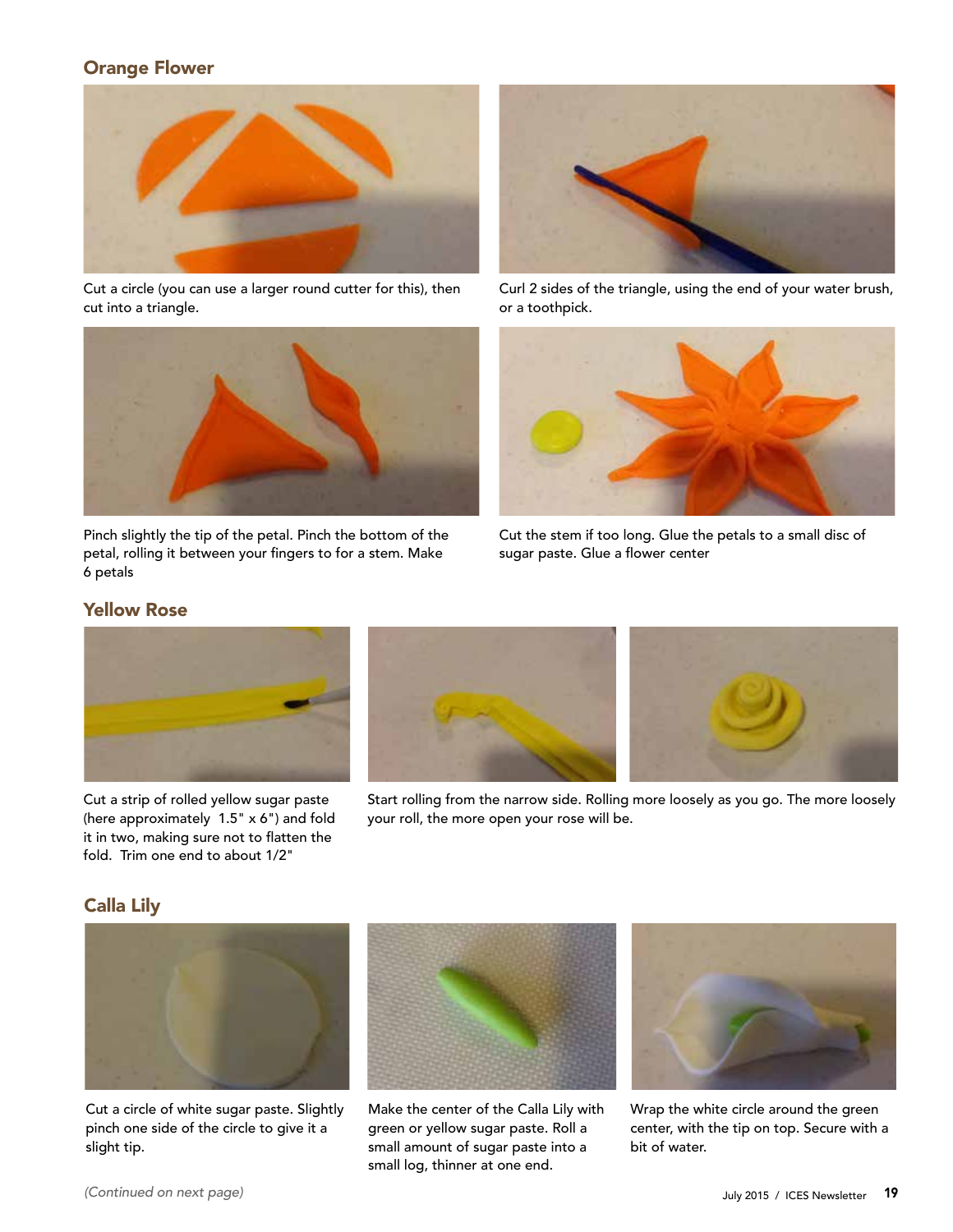# One Cutter Flowers Tutorial

*(Continued from previous page)*

## Flower Centers **Leaf**





The center of all flowers are made the same Cut a disc of sugar paste and cut it way. Take a small ball of sugar paste and press it into a small disc. With the edge of the mini palette knife or the blunt edge of the craft knife, press a grid design.

## Supplies:

- 1 cake board (if doing a plaque) here a 8x8
- 1 round cutter (here a 1.5")
- Assorted colored fondant (here I used Fondarific), you can also use modeling chocolate or gumpaste
- Craft knife
- small brush and water
- Mini palette knife

These flowers can be done in any size needed, and are beautiful on a cake.

As you practice, the thinner you roll your sugar paste or modeling chocolate, the better it will look.

The final framed bouquet.



in half.



Slightly fold 2 sides of the triangle then bring each side to the center.



Trim each half into a triangle.



Slightly pinch the top of the leaf to give it a point. Pinch the bottom of the leaf and roll it between your fingers to give it a small stem.